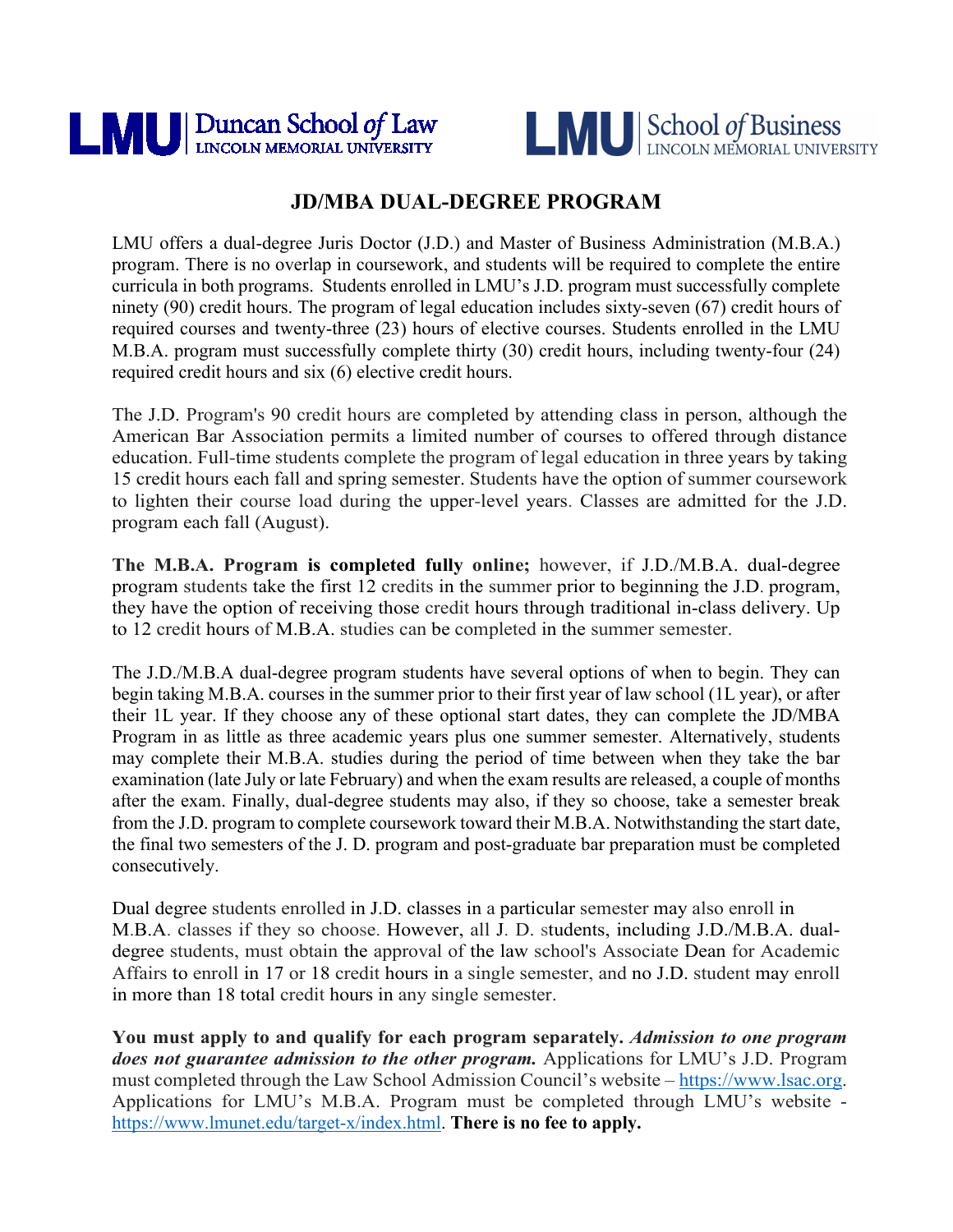## **JD Curriculum**

LMU offers a traditional three-year, full-time J.D. program that averages 15 credit hours/semester.

| <b>First Year</b>                                                                                    |                             |                        |                |
|------------------------------------------------------------------------------------------------------|-----------------------------|------------------------|----------------|
| <b>Fall Semester</b>                                                                                 |                             | <b>Spring Semester</b> |                |
| <b>Course Name</b>                                                                                   | <b>Hours</b>                | <b>Course Name</b>     | <b>Hours</b>   |
| Civil Procedure I                                                                                    | 3                           | Civil Procedure II     | 3              |
| Torts I                                                                                              | 3                           | Torts II               | 3              |
| Contracts & Sales I                                                                                  | 3                           | Contracts & Sales II   | 3              |
| Property I                                                                                           | 3                           | Property II            | 3              |
| Legal Communication I                                                                                | $\mathcal{D}_{\mathcal{L}}$ | Legal Communication II | $\mathfrak{D}$ |
| Legal Research I                                                                                     |                             | Legal Research II      |                |
| Legal Foundations I                                                                                  | NC                          | Legal Foundations II*  | NC.            |
| <b>Total Hours</b>                                                                                   | 15                          | <b>Total Hours</b>     | 15             |
| *Mandatory for students with a cumulative GPA of 2.320 or below and elective for all other students. |                             |                        |                |

| <b>Second &amp; Third Year</b>                                                                     |              |                        |                               |              |                |
|----------------------------------------------------------------------------------------------------|--------------|------------------------|-------------------------------|--------------|----------------|
| <b>Fall Semester</b>                                                                               |              | <b>Spring Semester</b> |                               |              |                |
| <b>Course Name</b>                                                                                 | Year         | <b>Hours</b>           | <b>Course Name</b>            | Year         | <b>Hours</b>   |
| Criminal Law                                                                                       | 2L           | 3                      | <b>Business Organizations</b> | 2L           | 3              |
| Evidence                                                                                           | 2L           | 3                      | Constitutional Law            | 2L           | 4              |
| Legal Communication III                                                                            | 2L           | $\mathfrak{D}$         | Const. Criminal Procedure     | 2L or 3L     | 3              |
| Legal Research III                                                                                 | 2L           |                        | Professional Responsibility   | $2L$ or $3L$ | $\mathfrak{D}$ |
| <b>Domestic Relations</b>                                                                          | $2L$ or $3L$ | 3                      | Electives                     | $2L$ or $3L$ | 14             |
| Wills, Trusts & Estates                                                                            | $2L$ or $3L$ | 3                      | Multistate Bar Exam Skills    | 3L           | 4              |
| <b>Secured Transactions</b>                                                                        | $2L$ or $3L$ | 3                      | Adv. Independent Acad. Study* | $2L$ or $3L$ | NC             |
| Electives                                                                                          | $2L$ or $3L$ | 9                      |                               |              |                |
| Multistate Essay Exam Skills I                                                                     | 3L           | 3                      |                               |              |                |
| <b>Total Hours</b>                                                                                 |              | 30                     | <b>Total Hours</b>            |              | 30             |
| *Mandatory for upper-level students with a cumulative GPA of 2.000 or below entering any semester. |              |                        |                               |              |                |

LMU also offers a reduced-load flexible J.D. program that typically averages between 9 and 12 credit hours/semester. Applicants interested in a flex option should contact the Admissions Office.

### **General MBA Requirements for Dual-Degree Students**

|                      |                                                        | <b>Credit Hours</b> |
|----------------------|--------------------------------------------------------|---------------------|
| <b>MBA 511</b>       | <b>Operations Management and Quantitative Analysis</b> | 3                   |
| <b>MBA 515</b>       | The Social and Ethical Environment of Business         | 3                   |
| <b>MBA 545</b>       | Marketing Management*                                  | 3                   |
| <b>MBA 550</b>       | Financial Management*                                  | 3                   |
| MBA 565              | <b>Economics for Decision Making</b>                   | 3                   |
| <b>MBA 570</b>       | Accounting and Decision Making*                        | 3                   |
| MBA 575              | Contemporary Management and Leadership*                | 3                   |
| <b>MBA 590</b>       | <b>Business Strategy</b>                               | $\overline{3}$      |
| <b>TOTAL CORE</b>    |                                                        | 24                  |
| <b>MBA</b> Electives |                                                        | 3                   |
| <b>MBA Elective</b>  |                                                        | $\overline{3}$      |
|                      | <b>TOTAL PROGRAM</b>                                   | 30                  |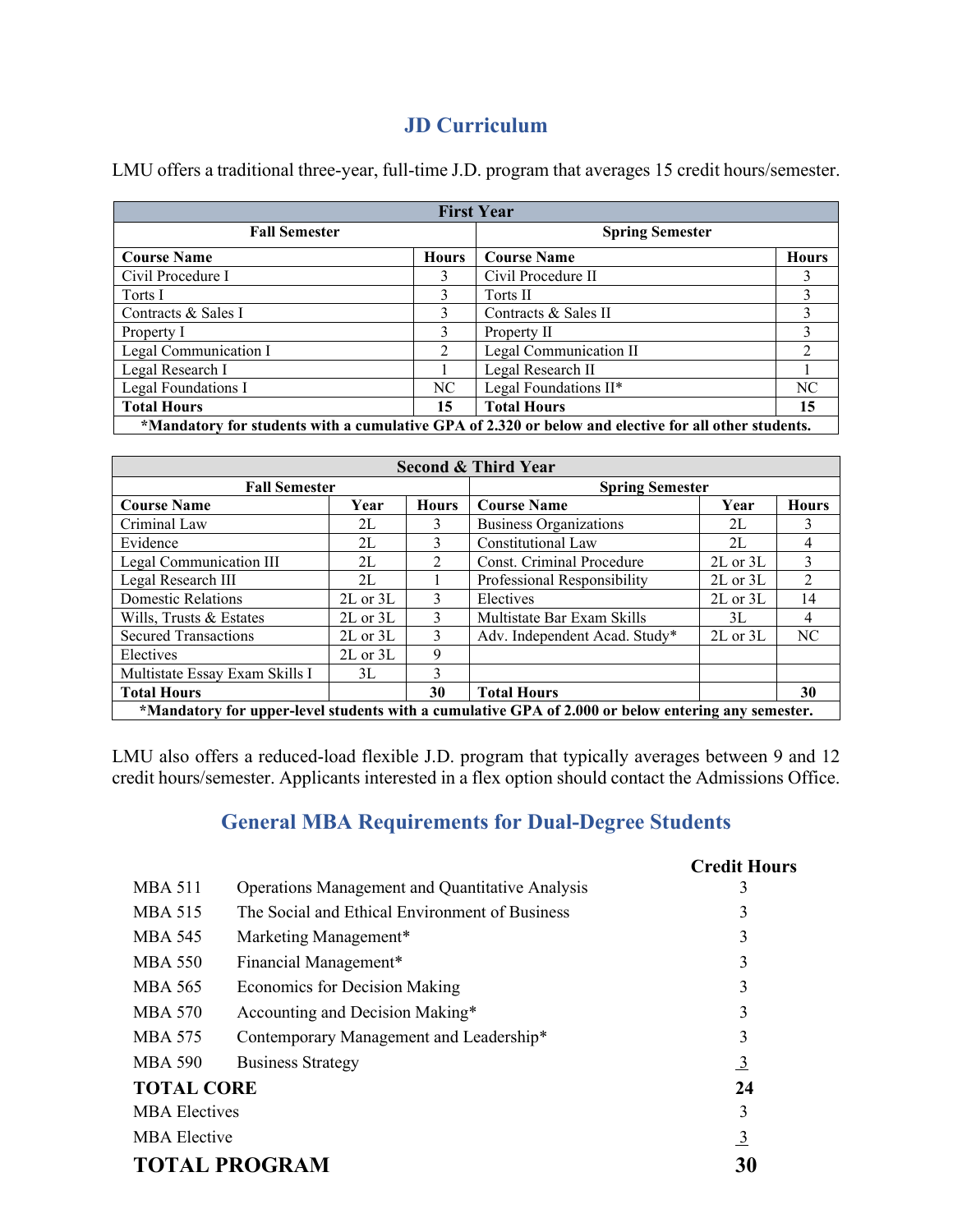MBA Electives can be selected from the additional MBA courses provided in the program.

\*Incoming Dual-Track Students will take MBA 545, MBA 550, MBA 570, and MBA 575 during their first summer semester within the MBA program.

If an MBA with a specific concentration is desired, then students in the LMU MBA program must successfully complete thirty-six (36) credit hours, including twenty-four (24) required credit hours and twelve (12) elective credit hours.

Among the available concentrations are: **Business Analytics, Healthcare Administration, Management, Marketing, Nursing Home Administration, Operations Management, and Sports Management.**

### **MBA with a Concentration Requirements for Dual-Degree Students**

|                                   |                                                        | <b>Credit Hours</b> |
|-----------------------------------|--------------------------------------------------------|---------------------|
| <b>MBA 511</b>                    | <b>Operations Management and Quantitative Analysis</b> | 3                   |
| <b>MBA 515</b>                    | The Social and Ethical Environment of Business         | 3                   |
| <b>MBA 545</b>                    | Marketing Management*                                  | 3                   |
| <b>MBA 550</b>                    | Financial Management*                                  | 3                   |
| MBA 565                           | <b>Economics for Decision Making</b>                   | 3                   |
| MBA 570                           | Accounting and Decision Making*                        | 3                   |
| MBA 575                           | Contemporary Management and Leadership*                | 3                   |
| <b>MBA 590</b>                    | <b>Business Strategy</b>                               | $\frac{3}{2}$       |
| <b>TOTAL CORE</b>                 |                                                        | 24                  |
| <b>MBA</b> Concentration Elective |                                                        | 3                   |
| <b>MBA Concentration Elective</b> |                                                        | 3                   |
| <b>MBA Concentration Elective</b> |                                                        | 3                   |
|                                   | <b>MBA Concentration Elective</b>                      | $\frac{3}{2}$       |
|                                   | <b>TOTAL PROGRAM</b>                                   | 36                  |

\*Incoming Dual-Track Students will take MBA 545, MBA 550, MBA 570, and MBA 575 during their first summer semester within the MBA program.

## **Concentration Electives**

#### **Credit Hours**

| <i>Business Analytics:</i> |                                                   |  |
|----------------------------|---------------------------------------------------|--|
| <b>MSBA 500</b>            | <b>Foundations of Business Analytics</b>          |  |
| <b>MSBA 514</b>            | <b>Statistical Methods for Business Analytics</b> |  |
| <b>MSBA 516</b>            | Business Intelligence & Communication with Data   |  |
| <b>MSBA 520</b>            | Introduction to Analytical Programming for Data   |  |
|                            | Mining                                            |  |
| Healthcare Administration: |                                                   |  |
| <b>MBA 614</b>             | Administration of Healthcare Organizations        |  |
| <b>MBA 615</b>             | Healthcare Topics & Issues                        |  |
| MBA 619                    | Quality Improvement in Healthcare                 |  |
| MBA 620                    | Healthcare Law & Ethics                           |  |